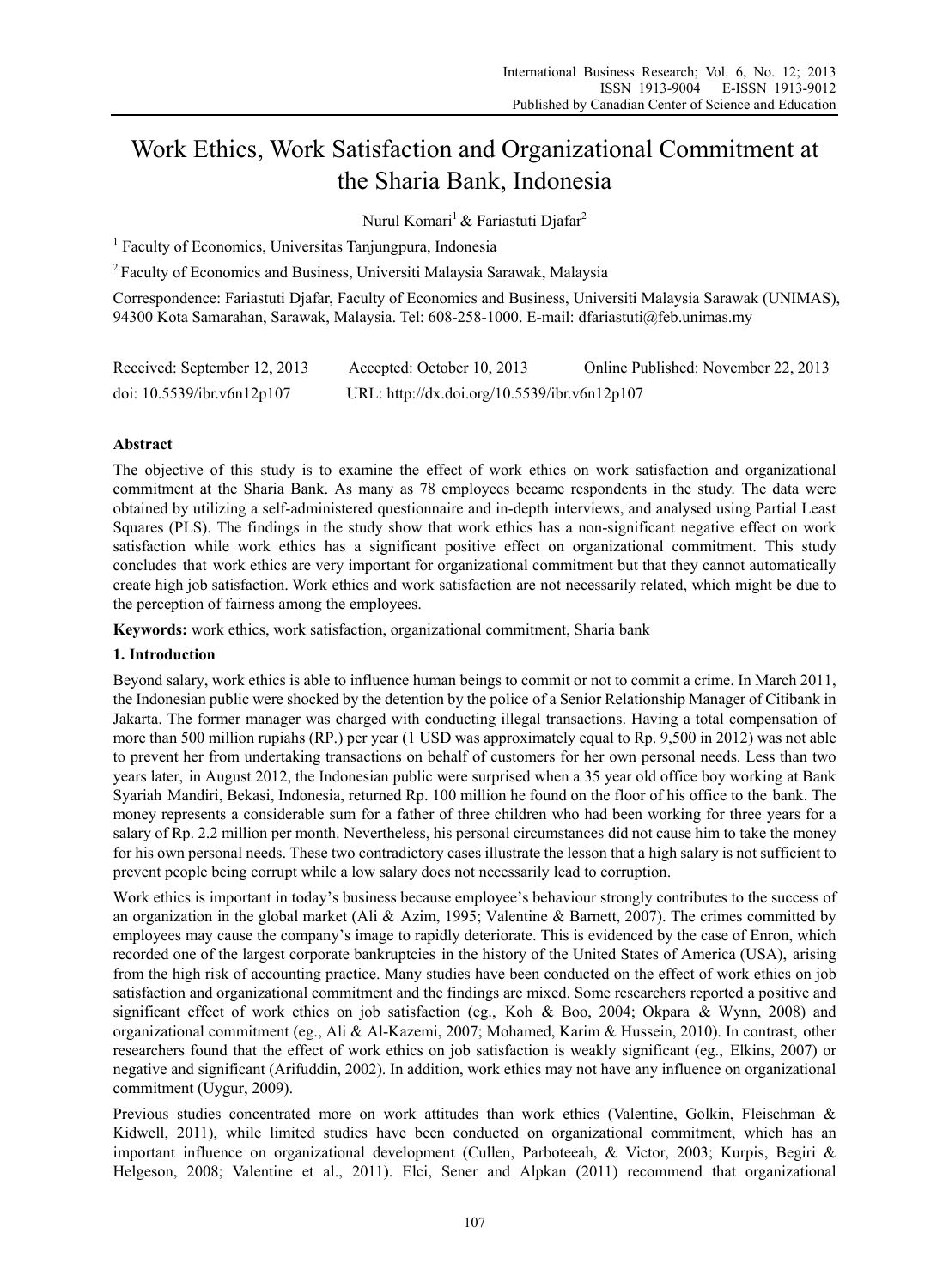commitment should be included in future research. Given these considerations, the main objective of this study is to examine the effect of work ethics on job satisfaction and organizational commitment. This study contributes to the empirical literature on the relationship of work ethics with job satisfaction and organizational commitment. This study also contributes to the Islamic literature since Indonesia is the largest Moslem country in the world. This paper is presented as follows. The next section discusses the review of the literature, which is followed by an explanation of the research design in section 3, analysing empirical findings in section 4, and, finally, discussion and conclusion are presented in section 5.

### **2. Literature Review**

Work ethics in the organization is the key to the ethical behaviour of employees. Organizations that focus on developing work ethics relevant to the issues faced by employees will lead to the employees behaving ethically (Valentine & Barnett, 2007). Practicing work ethics is an effective means for improving the performance of an organization, especially when the organization uses different approaches in creating an ethical culture among the employees (Valentine et al., 2011). Previous studies have measured work ethics with a variety of indicators. The indicators include self-interest, company profit, efficiency, team attention, social responsibility, personal morality, company rules and procedures, laws, codes of conduct (Elzi & Alpkan, 2009); wise and egoist attitudes (Cullen et al., 2003); communication, training and training duration, codes of ethics (Valentine & Fleischman, 2008); caring, law and ethics, instrumentality, regulatory, autonomy (Victor & Cullen, 1988); working as a goal, time utilization and hard work (Ali, 1988). Work ethics help prevent problems that will be detrimental to the organization and employees (Yousef, 2001).

# *2.1 Relationship between Work Ethics and Job Satisfaction*

Many factors influence job satisfaction. These factors include social, psychological and financial aspects (Jewell, 1998); peer and supervisor support (Gu & Siu, 2009); the work itself, wage or salary, supervision, promotion opportunities, team work (Luthans, 2006); tension arising from labour relations, intrinsic motivation, confidence in the abilities of management (Leat  $&$  El-Kot, 2009); personal health, the quality of life, personal development, and relationships among co-workers, and between the supervisors and employees (Chileshe & Haupt, 2010). Organizations must pay attention to employees continuously in respect of their work satisfaction and their better job performance and health (Khan, Farooq & Hussain, 2010). Job satisfaction is not only a reflection of the success or failure of an employee's life but also influences the employee's attitude and their life. Better attitudes and the improved quality of life of employees will lead to a successful organization (Locke, Latham & Erez, 1988).

The significantly positive effect of work ethics on job satisfaction in the religious context has been studied by many researchers. This is reported by researchers studying the effect of Islamic work ethics on job satisfaction among academic staff in Malaysia (Mohamed et al., 2010); employees in manufacturing and services companies in Arab countries (Yousef, 2000) and in microfinance organizations in Indonesia (Rokhman, 2010). The same findings have also been identified by researchers studying the influence of Confucian work ethics among managers in Singapore and Protestant work ethics among managers in the USA concerning job satisfaction (Williams & Sandler, 1995; Cullen et al., 2003).

Previous studies also examined the effect of work ethics on job satisfaction based on organizational culture, especially leadership style. Practicing work ethics among top management and supervisors, such as talking about work ethics in the office, keeping a promise and a commitment, looking after employees and becoming a model for ethical behaviour will create satisfaction for most of the employees. Job satisfaction among employees will decline if top management and supervisors are least likely to practice work ethics (Coldwell et al., 2008). A study in Singapore by Koh and Boo (2004) revealed the significantly positive effect of top management support for ethical behaviour on job satisfaction.

Different indicators of work ethics may have different effects on job satisfaction among the same respondents. A study among 1,174 staff and managers from 62 telecom companies in Turkey found that self-interest had a negative effect, and that team's attention, social responsibility, regulatory, legal and ethics code had a positive effect on job satisfaction (Elci & Alpkan, 2009). Similarly, Ahmed, Shad, Mumtaz and Tanveer (2012) reported that, in Pakistan, an ethical climate principle is not related to job satisfaction among employees in private and government organizations while an egoist attitude is negatively related and wise management and ethics are positively related to job satisfaction.

The effects of work ethics on job satisfaction may differ between groups. Organizations developing work ethics based on religious values will lead to job satisfaction among employees having and applying a religious belief (Yousef, 2000). Elkins (2007), in his study among Japanese manufacturing companies in the USA, reported a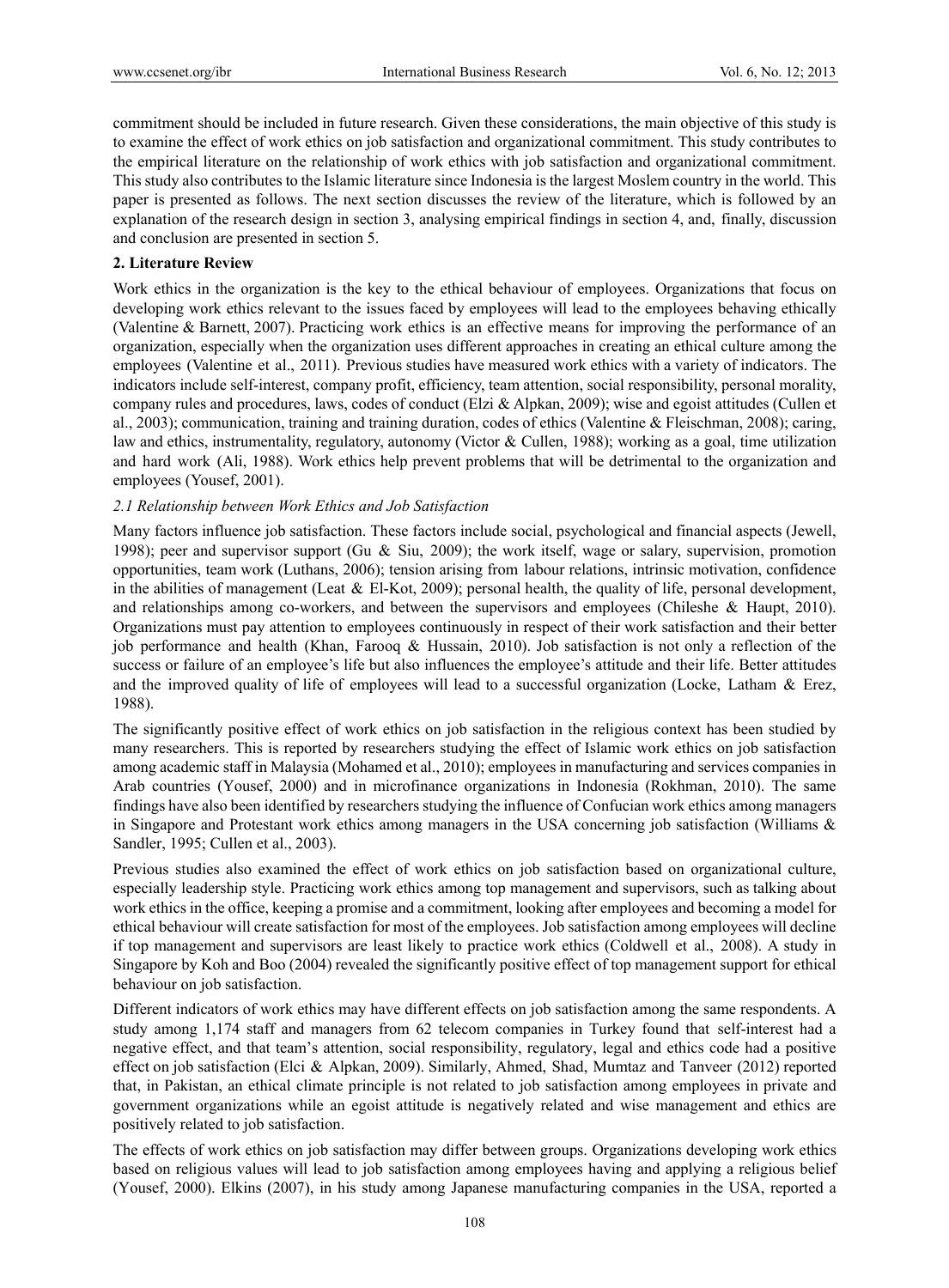weak relationship between work ethics and job satisfaction among permanent and temporary employees, while employees with a fixed salary have lower work ethics but higher job satisfaction compared to non-permanent employees. Furthermore, Arifuddin's study (2002) among 350 auditors who work in a public accounting firm in Makassar, Indonesia, revealed the negative effect of work ethics on job satisfaction due to irregular salaries and limited opportunity for promotion for employees.

The effect of works ethics on organizational commitment can be moderated by fair or unfair treatment of employees which may cause satisfaction or dissatisfaction among them (Sharma, Borna & Stearns, 2009). The satisfaction level of human beings towards fairness can be explained by the Equity theory (Locke, cited in Robbins, 2003). Based on the Equity theory, a satisfaction level of employees is dependent on a level of fairness received by them in a certain situation (Gibson et al., 2011).

# *2.2 Relationship between Work Ethics and Organizational Commitment*

Widely accepted and clear organizational commitment may create a work environment that encourages social process, work regulation and ethical behaviour in an organization (Kaptein, 2008). Organization has to develop work ethics for controlling the behaviour of employees, which, eventually, will improve the loyalty of employees (Bruhn, 2009). Organizational commitment among employees will affect their job performance, thus it is important for the company to create a condition that will lead to organizational commitment among the employees (Valentine et al., 2011). Organizations that are concerned with work ethics will practice human resources management professionally, such as paying attention to job satisfaction, thereby creating a policy that will lead to organizational commitment among employees and motivate employees to have high job performance (Yousef, 2001). Work ethics has a strategic role in an organization because it will create organizational value, loyalty, and, ultimately, profit (Ali & Al-Kazemi, 2007).

The positive effect of work ethics based on religious values on organizational commitment has been reported by many studies. Both Protestant work ethics (Williams & Sandler*,* 1995) and Islamic work ethics (Yousef, 2000, 2001; Ali & Al-Kazemi, 2007; Mohamed et al., 2010; Rokhman, 2010) have contributed to the high organizational commitment among employees. A study among 762 managers in Kuwait revealed that employee's work values influence their loyalty to the organization, while Arab expatriates have a greater organizational commitment compared to managers from Kuwait (Ali & Al-Kazemi, 2007).

Work ethics may have either a positive or a negative effect on organizational commitment. Cullen et al. (2003), in their study among 411 employees in multinational companies in the USA, found a positive influence of a wise ethical climate and a negative influence of an egoist ethical climate on organizational commitment. Ethical climate principles have a positive influence on professional employees but have no effect on non-professional employees (Cullen et al., 2003). In addition, Islamic work ethics do not have any influence on employees' loyalty to organizations in Turkey (Uygur, 2009). A study by Sharma et al. (2009), among 204 furniture retailers in the USA, reported that fairness is important to create organizational commitment among employees.

Employees that remain working with the organization may have different types of commitment. There are three types of organizational commitment—affective commitment, continuance commitment and normative commitment (Allen & Meyer, 1990). Affective commitment is the emotional attachment of employees to, and involvement with an organization. Continuance commitment pertains to those employees who expect to continue to work or leave the organization based on profit or loss considerations. Lastly, normative commitment concerns the employees who continue working in the organization due to a moral obligation (Allen & Meyer, 1990).

Based on the previous review of the literature, two hypotheses are proposed as follows:

Hypothesis 1: Work ethics have a significant effect on job satisfaction

Hypothesis 2: Work ethics have a significant effect on organizational commitment

# **3. Method**

Based on the previous review of literature, this study develops a conceptual framework, as shown in Figure 1. Three latent variables/constructs are in the framework, namely, work ethics, job satisfaction and organizational commitment, which are measured by eight, five and three indicators, respectively. Work ethics and organizational commitment use a reflective indicator, since the indicator is able to reflect these two latent variables (Ali, 1988), while job satisfaction uses a formative indicator because this indicator is able to construct or influence this latent variable (Robbins, 2003). Job satisfaction and organizational commitment are endogenous variables while work ethics is an exogenous variable. The definitions of the latent variables and their indicators are shown by Tables 1 and 2, respectively.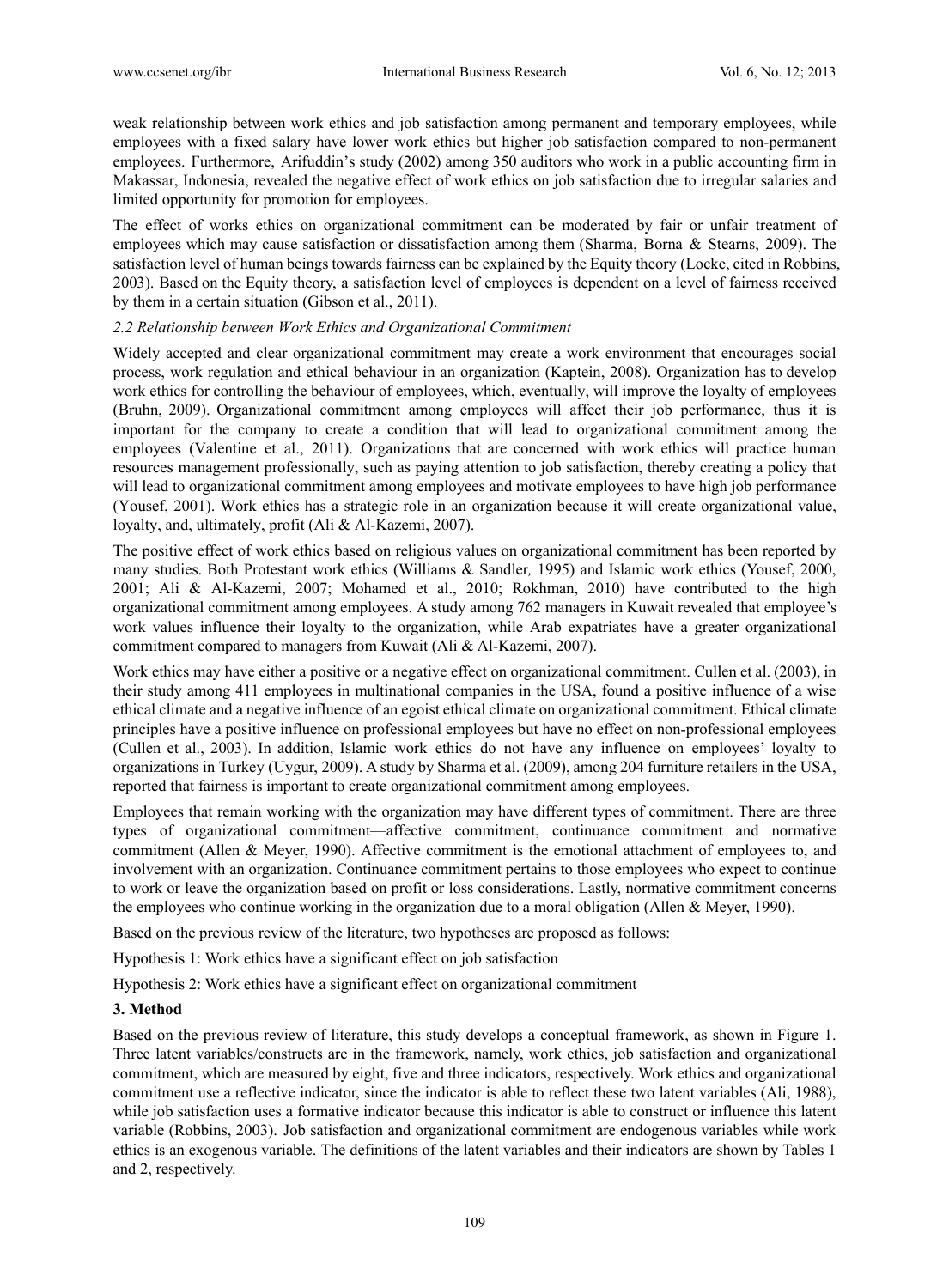

Figure 1. Conceptual framework

| Table 1. The definition of latent variables |  |  |  |  |  |
|---------------------------------------------|--|--|--|--|--|
|---------------------------------------------|--|--|--|--|--|

| Latent Variables                  | <b>Definition</b>                                                                                                                                                          | Source                                                                     |
|-----------------------------------|----------------------------------------------------------------------------------------------------------------------------------------------------------------------------|----------------------------------------------------------------------------|
| Work Ethics $(X1)$                | A normative rule that contains the value system and moral principle as a guideline<br>for employees to do their work within the organization.                              | Parboteeah.<br>Chen.<br>Lin.<br>Chen, Lee, $\&$ Chung, 2010;<br>Ali, 1988. |
| Job Satisfaction (Y1)             | Employees' attitudes or feelings towards enjoyment in their jobs given the current<br>remuneration provided by the company.                                                | Luthans, 2006.                                                             |
| Organizational<br>Commitment (Y2) | Employees' strong desire to remain as a member of the organization, try hard to meet<br>organizational expectations, uphold the values and objectives of the organization. | Allen & Meyer, 1990.                                                       |

| Table 2. Latent variables, indicators and definition of the indicators |  |  |  |
|------------------------------------------------------------------------|--|--|--|
|------------------------------------------------------------------------|--|--|--|

| Latent<br>Variables/Source | Indicators                 | Definition                                                                  |
|----------------------------|----------------------------|-----------------------------------------------------------------------------|
| Work Ethics (X1)           | Care $(X1.1)$              | The sincere attitude of the employees towards people inside and outside the |
| (Victor $&$ Cullen,        |                            | organization.                                                               |
| 1988; Ali, 1988)           | Ethics Code $(X1.2)$       | A decision made by the employees based on professional code of ethics.      |
|                            | Regulation $(X1.3)$        | A set of rules on employees' working attitudes that must be obeyed.         |
|                            | Instrumental $(X1.4)$      | Selfishness among employees towards the people within the organization.     |
|                            | Independence $(X1.5)$      | Employees' personal moral beliefs based on considered principles.           |
|                            | Hard Work $(X1.6)$         | Employees' attitude who always want to work.                                |
|                            | Working as a Goal $(X1.7)$ | Employees' attitude towards work that will lead to self-esteem.             |
|                            | Time Utilization $(X1.8)$  | Employees' attitude towards productive work.                                |
|                            |                            |                                                                             |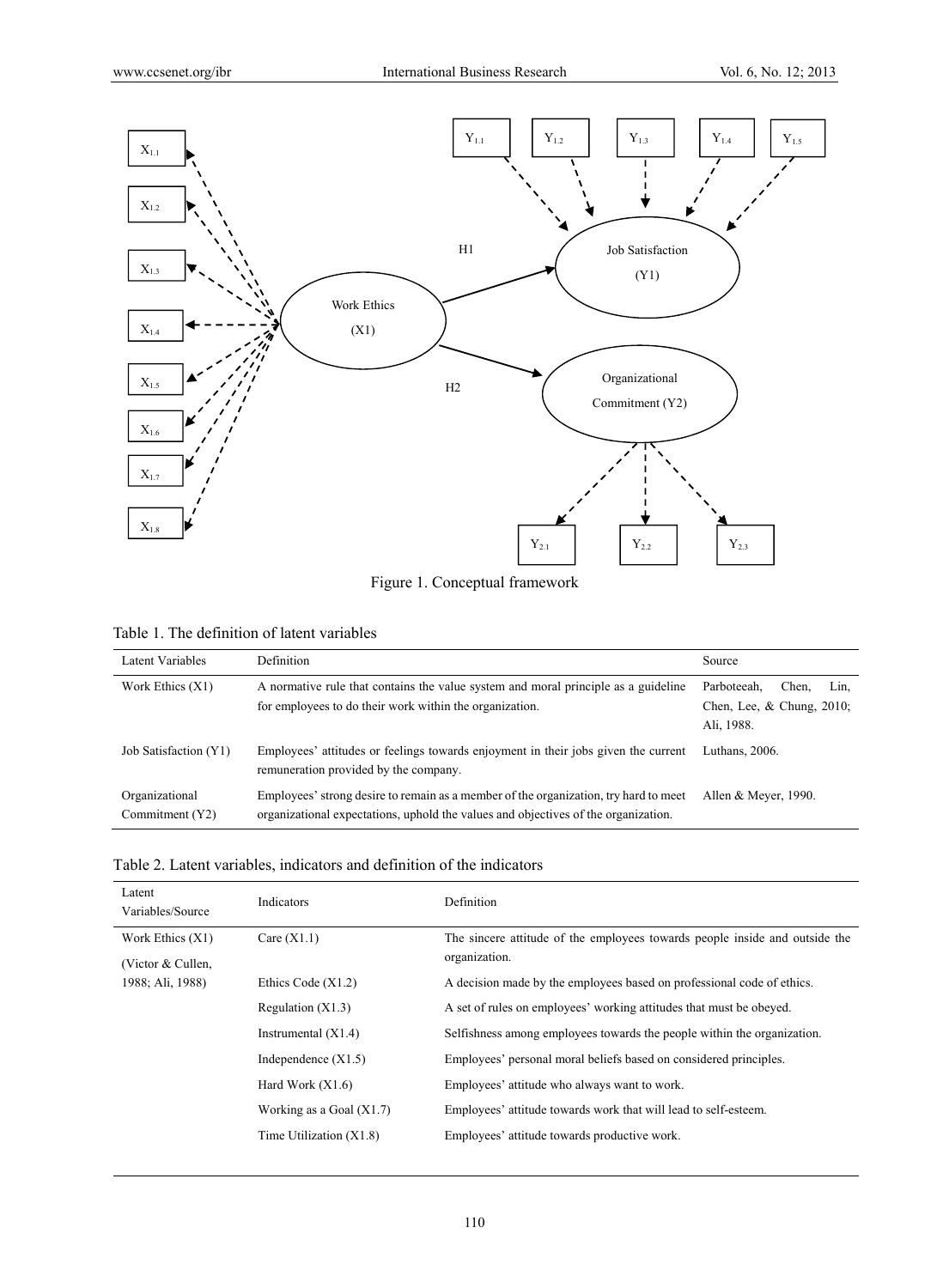| Job Satisfaction (Y1)             | Satisfaction with Salary (Y1.1)        | Employees' satisfaction with remuneration provided by the organization.                                                          |
|-----------------------------------|----------------------------------------|----------------------------------------------------------------------------------------------------------------------------------|
| (Luthans, 2006)                   | Satisfaction with Promotion<br>(Y1.2)  | Employees' satisfaction with career opportunity provided by the organization.                                                    |
|                                   | Satisfaction with Co-worker<br>(Y1.3)  | Employees' satisfaction with support from co-workers in the organization.                                                        |
|                                   | Satisfaction with Supervisor<br>(Y1.4) | Supervisors' ability to provide technical assistance and support.                                                                |
|                                   | Satisfaction with job itself<br>(Y1.5) | Employees' satisfaction with job when the job is interesting and there is an<br>opportunity to learn and to take responsibility. |
| Organizational<br>Commitment (Y2) | Affective Commitment (Y2.1)            | The strong desire of the employees to continue working with the organization<br>because they want to do so.                      |
| (Allen & Meyer, 1990)             | Continuance Commitment<br>$(Y2.2)$ .   | Employees' expectation to continue to work with or leave the organization<br>based on profit or loss consideration.              |
|                                   | Normative Commitment (Y2.3).           | Remain working with organization due to unethical feeling of leaving the<br>organization.                                        |

In order to test the hypothesis, research has been conducted in 2010 on the largest and the fastest growing Sharia Bank in Indonesia, which was established in 1999. The bank has been classified as a top bank for customer loyalty and has received several awards, such as the best Islamic Bank in Indonesia. The research location is in West Kalimantan. The Sharia Bank opened its first branch in West Kalimantan in 2002. By 2012, the bank had five branches located in five cities namely Pontianak, Mempawah, Sintang, Nanga Pinoh and Sanggau.

This study uses primary data obtained through a self-administered questionnaire. The respondents for this research were all permanent employees working in the five branches of the Sharia Bank, numbering some 78 employees. Several respondents were purposively selected as key-informants for in-depth interviews. The in-depth interviews were conducted to explore the relationship mechanism between work ethics, job satisfaction and organizational commitment. The in-depth interviews were carried out by researchers utilizing an interview guide.

A five-point Likert scale was utilized to measure each indicator of latent variables ranging from 1 (very poor) to 5 (very good). Indicators in this study are a modified version of the indicators developed by Victor & Cullen (1988), and Ali (1988) for work ethics; Luthans (2006) for job satisfaction, and Allen & Meyer (1990) for organizational commitment. The data were analysed using the Partial Least Squares (PLS) approach and processed using Smart PLS and PLS-Graph software. PLS is a structural equation model (SEM) based on components or variance. Percentage distribution is also used to analyse the characteristics of the respondents.

A convergent validity test was conducted to test the potential indicators of all constructs, while a composite reliability test carried out to test the constructs used two reflective indicators—work ethics and organizational commitment. The convergent validity test was used to select valid/significant indicators that could be used to measure the constructs. Meanwhile, the composite reliability test was utilized to test the reliability of the indicators by measuring the correlation between the construct and their respective indicators. The indicators will be reliable if the correlation coefficient is equal to or greater than  $0.70$  ( $\rho \ge 0.70$ ) (Chin, 1998).

# **4. Results**

#### *4.1 Statistical Results*

Most of the respondents are young or less than 30 years of age (83 per cent), female (52 per cent) and have a first degree (88 per cent) (Table 3). The bank recruits are mainly employees with first degree education because they find it easier to understand the work system and to adjust with changing environment in the organization for customer satisfaction. More than 50 per cent of the respondents are single and have been working for two years or less.

The results of the data analysis show that the mean scores for work ethics, job satisfaction and organizational commitment are 3.64, 3.41 and 4.08, respectively. This indicates that, on average, the respondents have high work ethics, high job satisfaction and high organizational commitment. Table 4 presents the convergent validity test results for valid indicators only, or those indicators having a t-value of 1.96 or more. The composite reliability test for the reflective indicators show that the coefficient correlation between each construct and the respective indicator is greater than 0.70 meaning that the indicators are reliable for measuring the constructs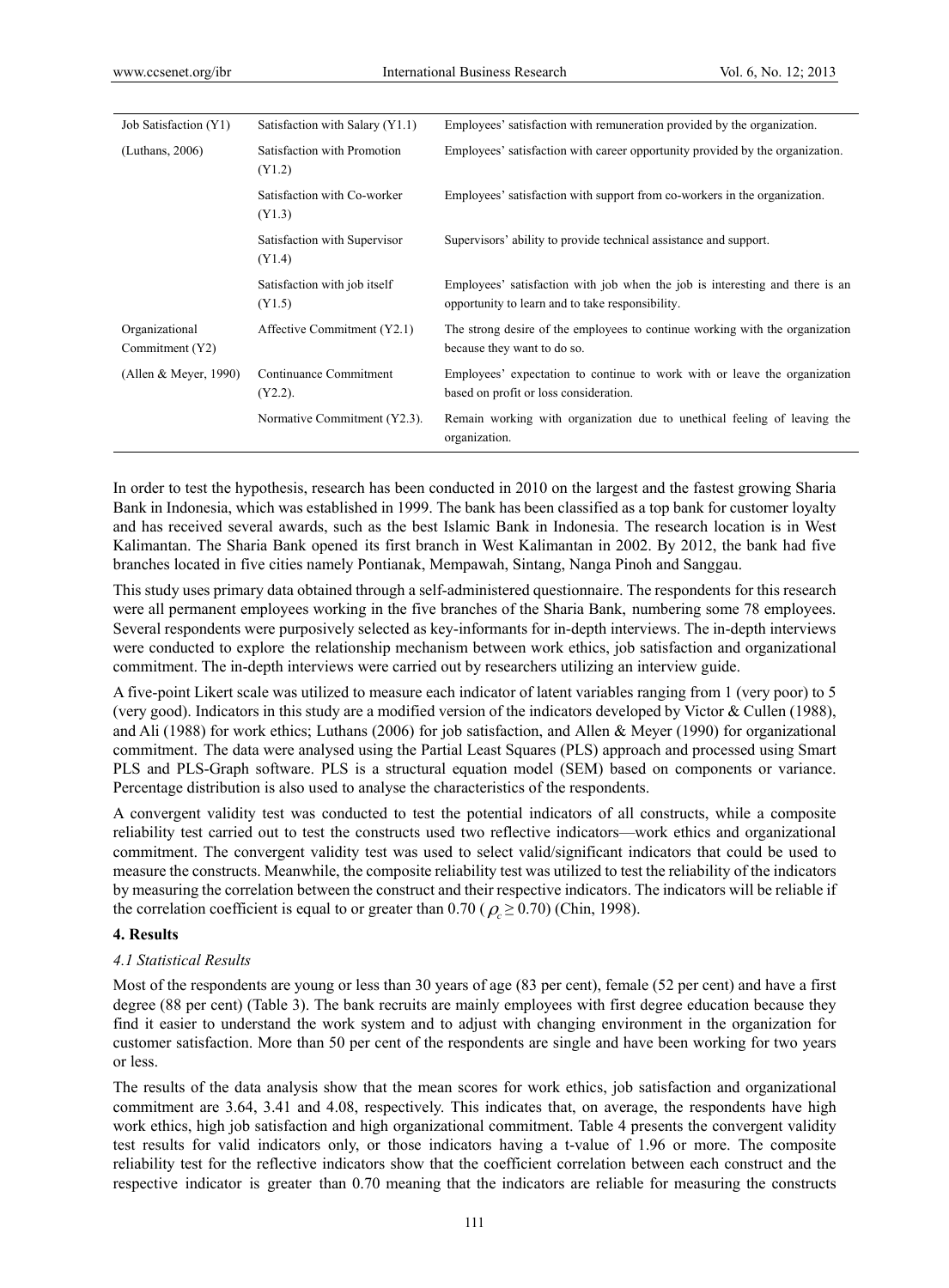(Table 5). Moreover, the coefficients of path analysis show that the effect of work ethics on job satisfaction is negative (-0.012) and non-significant while the effect of work ethics on organizational commitment is positive (0.36) and significant (Table 6).

| Characteristics                | Frequency       | Percentage (%) |
|--------------------------------|-----------------|----------------|
| Age (year)                     |                 |                |
| $\leq 25$                      | 30              | 39             |
| $26 - 30$                      | 34              | $44\,$         |
| $31 - 35$                      | 6               | $\,8\,$        |
| $36 - 40$                      | 5               | $\sqrt{6}$     |
| $\geq 41$                      | $\overline{c}$  | $\mathfrak{Z}$ |
| Sex                            |                 |                |
| Male                           | 37              | $48\,$         |
| Female                         | 40              | 52             |
| Highest Educational Attainment |                 |                |
| Completed Tertiary Education   | $\mathbf{1}$    | $\mathbf{1}$   |
| Diploma                        | $7\overline{ }$ | $\overline{9}$ |
| First Degree                   | 68              | $\bf 88$       |
| Master Degree                  | $\mathbf{1}$    | $\mathbf{1}$   |
| <b>Marital Status</b>          |                 |                |
| Married                        | 33              | 43             |
| Single                         | $44\,$          | 57             |
| Work duration (year)           |                 |                |
| $\leq2$                        | 53              | 69             |
| $3 - 5$                        | $14$            | $18\,$         |
| $6 - 8$                        | $\overline{4}$  | 5              |
| $\geq 9$                       | 6               | $\,$ $\,$      |

Table 3. Characteristics of the respondents

Source: Field survey, 2010.

| Latent variables/Constructs | Valid Indicators | Loading Factor | t-Statistics |
|-----------------------------|------------------|----------------|--------------|
|                             | X1.1             | 0.446          | 6.945        |
|                             | X1.2             | 0.578          | 7.423        |
|                             | X1.3             | 0.761          | 12.005       |
| Work Ethics                 | X1.4             | 0.545          | 8.019        |
|                             | X1.6             | 0.788          | 28.279       |
|                             | X1.7             | 0.603          | 10.069       |
|                             | X1.8             | 0.66           | 15.204       |
|                             | Y1.1             | 0.474          | 4.108        |
| Job Satisfaction            | Y1.3             | 0.425          | 2.623        |
|                             | Y1.4             | 0.317          | 2.157        |

# Table 4. Convergent validity test results for valid indicators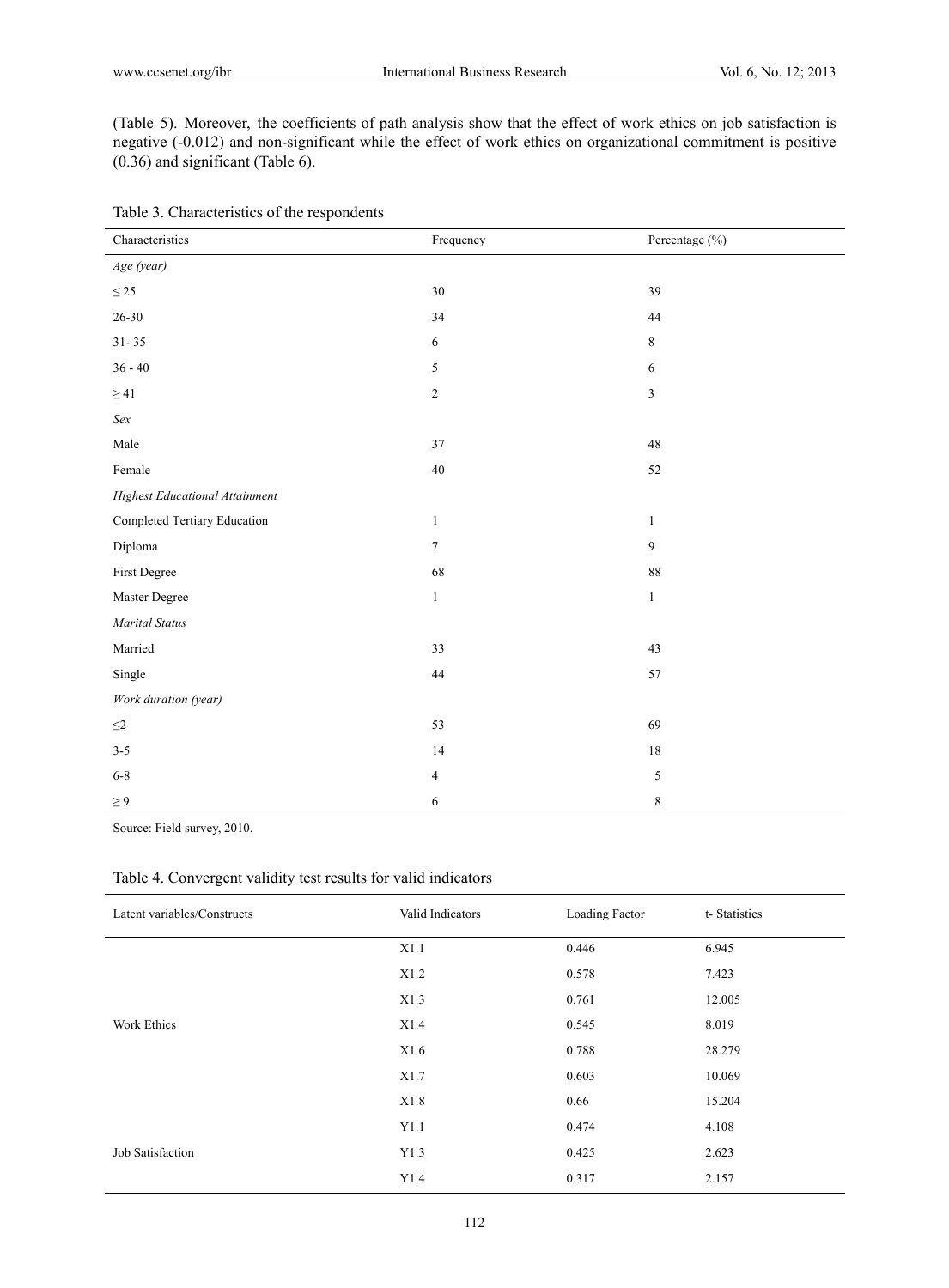|                                             | Y1.5             | 0.341                              | 2.654        |
|---------------------------------------------|------------------|------------------------------------|--------------|
|                                             | Y2.1             | 0.874                              | 39.575       |
| Organizational Commitment                   | Y2.2             | 0.858                              | 36.42        |
|                                             | Y2.3             | 0.853                              | 24.988       |
|                                             |                  |                                    |              |
| Table 5. Composite reliability test results |                  |                                    |              |
| Latent variables/Constructs                 |                  | Coefficient correlation ( $\rho$ ) | Note         |
| Work Ethics                                 | 0.822            |                                    | Reliable     |
| Organizational Commitment                   | 0.897            |                                    | Reliable     |
|                                             |                  |                                    |              |
| Table 6. Hypothesis test results            |                  |                                    |              |
| Direction of Causality                      | Path Coefficient | Std. Error (Bootstrap)             | t-statistics |
| Work Ethics -> Job Satisfaction             | $-0.012$         | 0.104                              | 0.111        |
| Work Ethics -> Organizational Commitment    | 0.36             | 0.051                              | $7.116*$     |

Notes: Asterisk (\*) denotes significant at the 5 per cent level.

#### *4.2 Qualitative Results Based on In-Depth Interview with Key Informants*

# 4.2.1 The Effect of Work Ethics on Job Satisfaction

Employees in the company have had good work ethics. Good work ethics among the employees is due to work ethics values, which are the same as their religious values. Good work ethics among the employees are shown by the employees who never receive a reminder letter; who provide services to the customers based on the company standard; who help each other in doing their job; and who provide feedback to the company. The good work ethics among the employees is also indicated by doing tasks according to the code of ethics and regulations, placing the company's interests over personal interests, working hard to achieve the target, and using the time effectively.

Meanwhile, job satisfaction is influenced by the relationships among employees and between employees and their supervisors. Employees help and support each other, which is very helpful in completing their tasks. Supervisors are willing to listen to feedback from the employees. All employees under the same supervisor are treated equally. Rewards are given to any employee who has done a good job, while punishment is given to any employee who has made a mistake. Job satisfaction is also influenced by task delegation, in which the company places the right people in the right place. Employees are given tasks and responsibilities based on their talents and interests, work duration and education level. Ultimately, employees feel comfortable, which encourages them to maximize their job performance.

Nevertheless, work ethics and job satisfaction are two different things and they are not necessarily related. Having good work ethics does not necessarily make the employees satisfied with the policies relating to them. Some of the key informants explain unfairness in the company by comparing their salary with the salary of another employee who does the same task as them at another company. For instance, the salary for the employees in their office having less than two years working experience and first degree education is Rp. 2.1 million per month, while the salary for employees at the other company having the same work experience and diploma education is Rp. 2.8 million per month. Moreover, in their office, overtime payment is Rp. 12,500 per hour without meal allowance if the employees work less than three hours a day, while overtime payment at the other company is Rp 16,000 per hour plus Rp 25,000 meal allowance regardless of the length of overtime a day.

#### 4.2.2 The Effect of Work Ethics on Organizational Commitment

Work ethics has a significant and positive effect on organizational commitment. This means that higher work ethics will increase organizational commitment while lower work ethics will reduce organizational commitment. The positive effect of work ethics on organizational commitment can be attributed to four reasons. Firstly, work ethic values that are compatible with the employee's religious beliefs and expectations create a strong desire for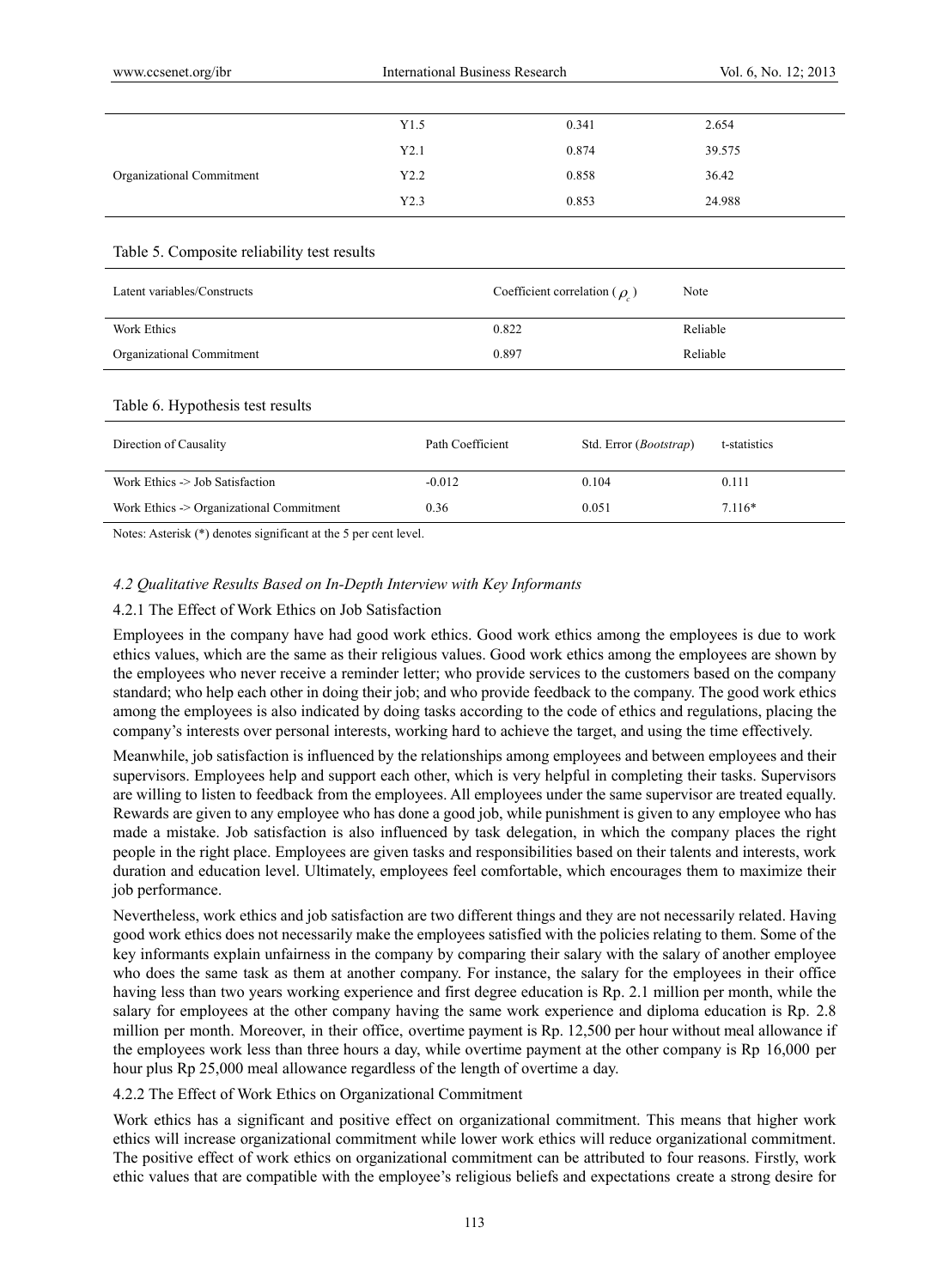the employee to remain working with the company. The employee also tries their best to work according to the company's expectations and accepts corporate values and objectives.

Secondly, the company cares about the employees. The company develops communication among employees and between employees and the higher ranking officials through formal and informal meetings. The company also treats employees as a family, which makes the employees feel a meaningful relationship with the company. This non-material compensation creates loyalty among the employees to the company. Moreover, this compensation will not necessarily be obtained by the employees if they work at other companies.

Thirdly, the company has a good reputation, as indicated by the rapid growth of the bank branches, the majority (95 per cent) of those who perform hajj in West Kalimantan are customers of this bank and the many awards received by the bank. Thus, the employees are proud of working for the company. Lastly, employees care about the company, such as by obeying professional codes of ethics in terms of keeping any official business confidential; keeping the company's good image for the sustainability of the company; and working hard to achieve the performance target.

# **5. Discussion and Conclusion**

The main objective of this study is to examine the effect of work ethics on job satisfaction and organizational commitment. The findings show that the effect of work ethics on job satisfaction is negative and not significant. This finding is similar to the findings in Turkey, whereby work ethics is measured by self-interest (Elci & Alpkan, 2009); in Indonesia, which is due to non-regular salaries and the lack of opportunity for employees for promotion (Arifuddin, 2002); in Japanese manufacturing companies in the USA (Elkins, 2007), and in Pakistan among employees in private and government organizations (Ahmed et al., 2012). The findings in this study are different from many of the previous findings inasmuch as the effect of work ethics on job satisfaction is positive and significant (eg., Yousef, 2000; Mohamed et al., 2010; Rokhman, 2010; Cullen et al., 2003; Koh & Boo, 2004; Okpara & Wynn, 2008).

The negative and non-significant effect of work ethics on job satisfaction could be due to the employees who are less satisfied with their salary compared to employees in other companies. Based on the Equity theory (Gibson et al., 2011), these employees are not satisfied with their salary due to a certain situation. They feel they are unfair, as their education is higher but their salary is lower compared to those in other companies. Work ethics is more about moral values while job satisfaction may include both moral and economic values. Nevertheless, job dissatisfaction among the employees does not reduce their work ethics and organizational commitment.

The findings in this study show a positive and significant effect for work ethics on organizational commitment. This findings support some of the previous studies (Williams & Sandler, 1995; Yousef, 2000; 2001; Ali & Al-Kazemi, 2007; Mohamed et al., 2010; Rokhman, 2010). Organizational commitment at the Sharia Bank seems to be dominated by affective commitment (Allen & Meyer, 1990). This is indicated by the emotional attachment of employees to the Sharia Bank due to work ethics, which are the same as their religious beliefs, the company cares about employees, proud of being employees at this bank and the employees care about the bank.

To conclude, this study shows that work ethics are very important for organizational commitment but that they cannot automatically create high job satisfaction. Good work ethics are able to create a high organizational commitment among the employees, which encourages them to remain working with the bank even though they are less satisfied with their job. Since job satisfaction may include economic values, a fair salary is necessary for job satisfaction. This study recommends that the company should consider an external situation, such as the salary offered by the company's competitors for reducing the salary gap to enhance the feeling of fairness and job satisfaction among the employees. Furthermore, this study suggests further research to explore various factors relating to work ethics, such as job stress, career success, job security and social responsibility. Fairness needs to be considered as a moderating variable linking work ethics with job satisfaction. A similar study also needs to be conducted at conventional banks. However, the findings in this study need to be interpreted carefully due to the small sample size, and the fact that the respondents are only from one company and have little working experience.

# **Acknowledgements**

The authors would like to gratefully acknowledge the anonymous referees for their helpful comments on an earlier version of the paper. Any remaining errors or omissions rest solely with the authors of this paper. The second author would like to thank the Faculty of Economics, Universitas Tanjungpura, which seconded her temporarily to the Faculty of Economics and Business, UNIMAS.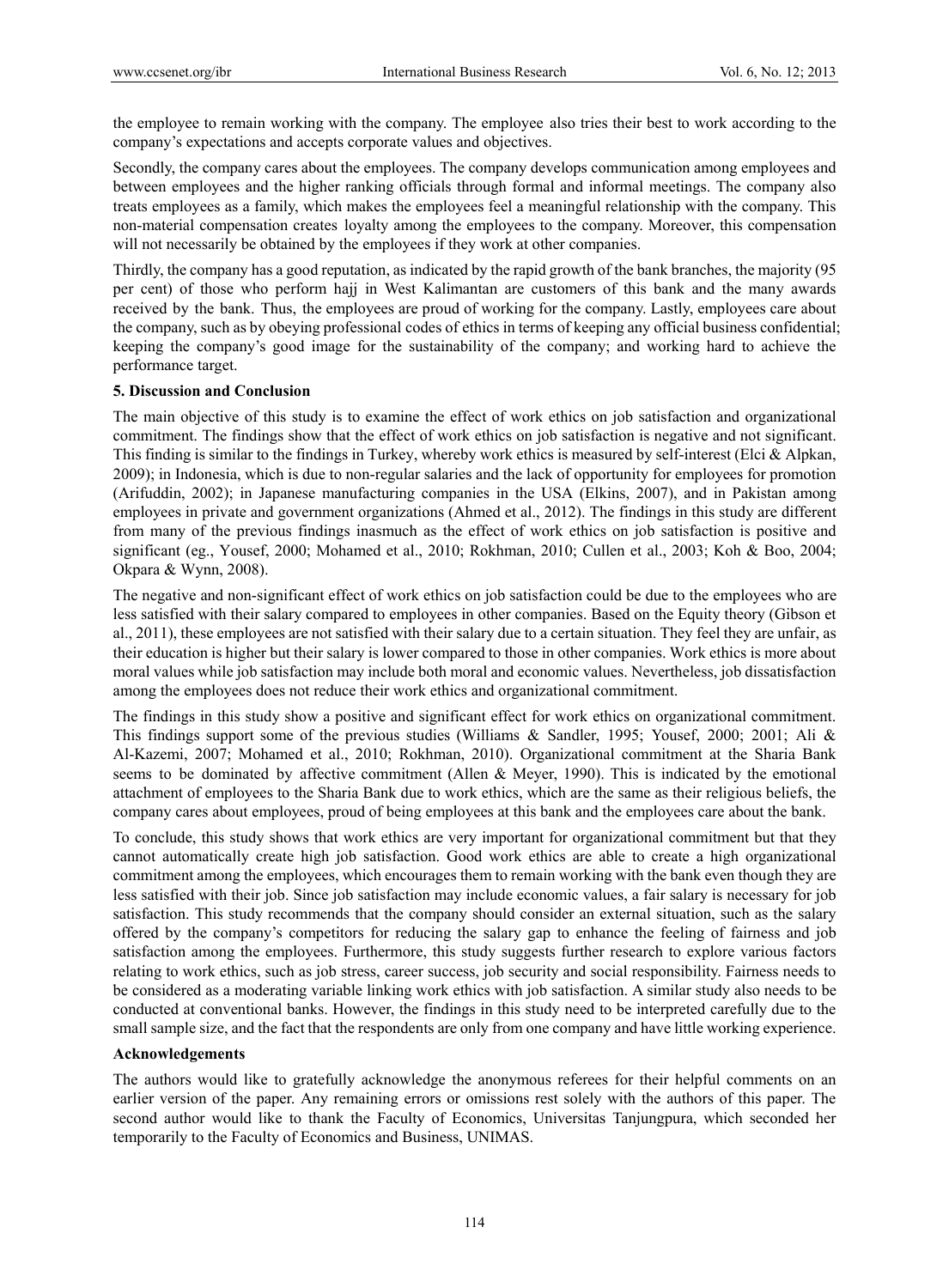#### **References**

- Ahmed, B., Shad, I., Mumtaz, R., & Tanveer, Z. (2012). Organizational ethics and job satisfaction: Evidence from Pakistan. *African Journal of Business Management, 6*(8), 2966–2973.
- Ali, A. J. (1988). Scaling an Islamic work ethic. *The Journal of Social Psychology*, *128*(5), 575–583. http://dx.doi.org/10.1080/00224545.1988.9922911
- Ali, A. J., & Azim, A. (1995). Work ethic and loyalty in Canada. *The Journal of Social Psychology, 135*(1), 31– 37. http://dx.doi.org/10.1080/00224545.1995.9711399
- Ali, A. J., & Al-Kazemi, A. A. (2007). Islamic work ethic in Kuwait. *Cross Cultural Management: An International Journal, 14*(2), 93–104. http://dx.doi.org/10.1108/13527600710745714
- Allen, N. J., & Meyer, J. P. (1990). The measurement and antecedents of affective, continuance and normative commitment to the organization. *Journal of Occupational Psychology*, *63*(1), 1–18. http://dx.doi.org/10.1111/j.2044-8325.1990.tb00506.x
- Arifuddin. (2002). *The effect of work ethics on job satisfaction, organizational commitment and willingness to quit from job at the Public Accountants Office, Makassar (Pengaruh Kecocokan Etika Terhadap Kepuasan Kerja, Komitmen Organisasi dan Keinginan Berpindah Pada Kantor Akuntan Publik di Makasar).* Master Thesis. Graduate Programme in Accounting Science, Universitas Diponegoro, Semarang. Retrieved from http://eprints.undip.ac.id/9436/1/2002MAK1875.pdf
- Bruhn, J. G. (2009). The functionality of gray area ethics in organizations. *Journal of Business Ethics, 89*(2), 205–214. http://dx.doi.org/10.1007/s10551-008-9994-7
- Chileshe, N., & Haupt, T. C. (2010). The effect of age on the job satisfaction of construction workers. *Journal of Engineering, Design and Technolog*y*, 8*(1), 107–118. http://dx.doi.org/10.1108/17260531011034682
- Chin, W. W. (1998). The partial least squares approach to structural equation modelling. In G. A. Marcoulides (Ed.), *Modern methods for business research* (pp*.* 295–336). Mahwah, NJ: Lawrence Erlbaum Associates, Inc.
- Coldwell, D. A., Bilsberry, J., Meurs, N., & Marsh, P. J. G. (2008). The Effects of Person—Organization Ethical Fit on Employee Attraction and Retention: Towards a Testable Explanatory Model. *Journal Business Ethics*, *78*(4), 611–622. http://dx.doi.org/10.1007/s10551-007-9371-y
- Cullen, J. B., Parboteeah, K. P., & B. Victor*.* (2003). The effects of ethical climates on organizational commitment: a two-study analysis. *Journal of Business Ethics, 46*(2), 127–141. http://dx.doi.org/10.1023/A:1025089819456
- Elci, M., & Alpkan, L. (2009). The impact of perceived organizational ethical climate on work satisfaction. *Journal of Business Ethics, 84*, 297–311. http://dx.doi.org/10.1007/s10551-008-9709-0
- Elci, M., Sener, I., & Alpkan, L. (2011). The impact of morality and religiousity of employees on their hardworking behaviour. *Procedía Social and Behavioural Sciences*, *24*, 1367–1377. http://dx.doi.org/10.1016/j.sbspro.2011.09.135
- Elkins, S. L. (2007). *Job satisfaction and work ethic among workers in a Japanese manufacturing company located in the United States*. PhD Thesis, The University of Tennessee-Knoxville. Retrieved from http://etd.utk.edu/2007/ElkinsSam.pdf
- Gibson, J. L., Ivancevich, J. M., Donnelly, J. H., & Konopaske, R. (2011). *Organizations: Behaviour, Structure, Processes* (14th ed.). Boston: McGraw-Hill.
- Gu, Z., & Siu, R. C. S. (2009). Drivers of job satisfaction as related to work performance in Macao casino hotels: An investigation based on employee survey. *International Journal of Contemporary Hospitality Management*, *21*(5), 561–578. http://dx.doi.org/10.1108/09596110910967809
- Jewell, L. N. (1998). *Contemporary Industrial/Organizational Psychology* (3rd ed.). South-Western: Cengage Learning.
- Kaptein, M. (2008). Developing and testing a measure for the ethical culture of organizations: the corporate ethical virtues model. *Journal of Organizational Behaviour, 29*(7), 923–947. http://dx.doi.org/10.1002/job.520
- Khan, B., Farooq, A., & Hussain, Z. (2010). Human resource management: An Islamic perspective. *Asia-Pacific Journal of Business Administration, 2*(1), 17–34. http://dx.doi.org/10.1108/17574321011037558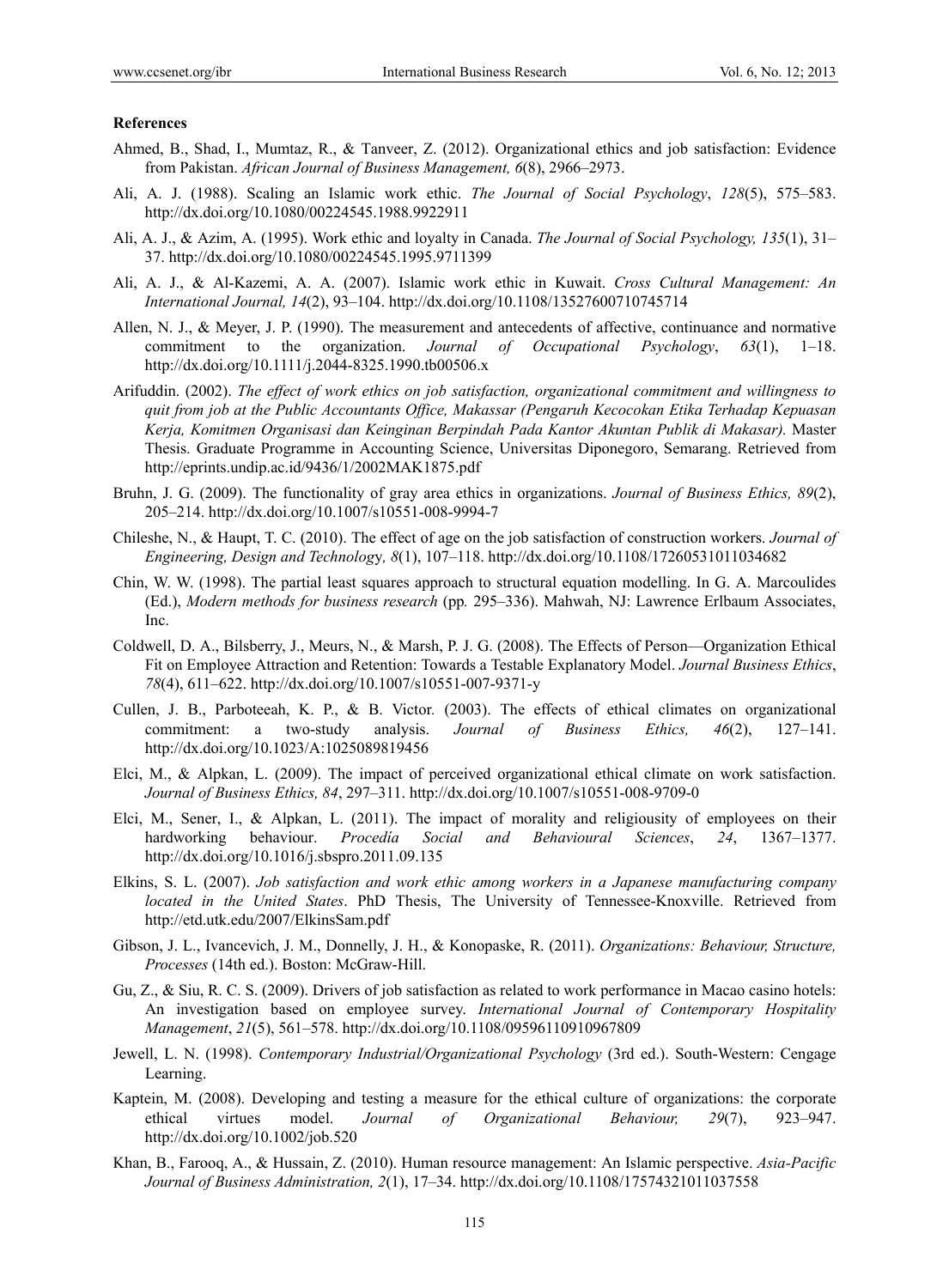- Koh, H. C., & Boo, E. H. Y. (2004). Organisational ethics and employee satisfaction and commitment. *Management Decision, 42*(5), 677–693. http://dx.doi.org/10.1108/00251740410538514
- Kurpis, L. V., Begiri, M. S., & Helgeson, J. G. (2008). The effects of commitment to moral self-improvement and religiousityon ethics of business students. *Journal of Business Ethics, 80*, 447–463. http://dx.doi.org/10.1007/s10551-007-9430-4
- Leat, M., & El-Kot, G. (2009). Interpersonal trust at work, intrinsic motivation, work-related tension and satisfaction in Egypt. *International Journal of Workplace Health Management, 2*(2), 180–194. http://dx.doi.org/10.1108/17538350910970237
- Locke, E. A., Latham, G. P., & Erez, M. (1988). The determinants of goal commitment. *The Academy of Management Review*, *3*(1), 23–39.
- Luthans, F. (2006), *Organizational Behaviour* (11th ed.)*.* New York: McGraw-Hill.
- Mohamed, N., Karim, N. S. A., & Hussein, R. (2010). Linking Islamic workethics to computeruse ethics, jobsatisfaction and organisationalcommitment in Malaysia. *Journal of Business Systems, Governance and Ethics, 5*(1), 13–23.
- Okpara, J. O., & Wynn, P. (2008). The impact of ethical climate on job satisfaction, and commitment in Nigeria:Implications for management development. *Journal of Management Development*, *27*(9), 935–950. http://dx.doi.org/10.1108/02621710810901282
- Parboteeah, K. P., Chen, H. C., Lin, Y. T., Chen, I. H., Lee, A. Y. P., & Chung, A. (2010). Establishing organizational ethical climates: How do managerial practices work? *Journal of* Business *Ethics, 97*, 559– 611. http://dx.doi.org/10.1007/s10551-010-0527-9
- Robbins, P. S. (2003). *Organizational Behavior* (10th ed.)*.* New Jersey: Pearson Education, Inc.
- Rokhman, W. (2010). The effect of Islamic work ethics on work outcomes. *Electronic Journal of Business Ethics and Organization Studies*, *15*(1), 21–27.
- Sharma, D., Borna, S., & Stearns, J. M. (2009). An investigation of the effects of corporate ethical values on employee commitment and performance: Examining the moderating role of perceived fairness. *Journal of Business Ethics, 89*(2), 251–260. http://dx.doi.org/10.1007/s10551-008-9997-4
- Uygur, S. (2009). The Islamic work ethic and the emergence of Turkish SME owner-managers. *Journal of Business Ethics, 88*(1), 211–225. http://dx.doi.org/10.1007/s10551-009-0107-z
- Valentine, S., & Fleischman, G. (2008). Ethics programs, perceived corporate social responsibility and job satisfaction. *Journal of Business Ethics, 77*(4), 159–172. http://dx.doi.org/10.1007/s10551-006-9306-z
- Valentine, S., & Barnett, T. (2007). Perceived organizational ethics and the ethical decisions of sales and marketing personnel. *Journal of Personal Selling & Sales Management, 27*(4), 373–388. http://dx.doi.org/10.2753/PSS0885-3134270407
- Valentine, S., Godkin, L., Fleischman, G. M., & Kidwell, R. (2011). Corporate ethical values, group creativity, job satisfaction and turnover intention: The impact of work context on work response. *Journal of Business Ethics*, *98*(3), 353–372*.* http://dx.doi.org/10.1007/s10551-010-0554-6
- Victor, B., & Cullen, J. (1988). The organizational bases of ethical work climates. *Administratif Science Quarterly, 33*(1), 101–125. http://dx.doi.org/ 10.2307/2392857
- Williams, S., & Sandler, R. L. (1995). Work values and attitudes: Protestant and Confucian Ethics as predictors of satisfaction and commitment. *Research and Practice in Human Resource Management*, *3*(1), 1–13.
- Yousef, D. A. (2001). Islamic work ethic—a moderator between organizational commitment and job satisfaction in a cross-cultural context. *Personnel Review, 30*(2), 152–169. http://dx.doi.org/10.1108/00483480110380325
- Yousef, D. A. (2000). The Islamic work ethic as a mediator of the relationship between *locus*of control, role conflict and role ambiguity—a study in an Islamic country setting. *Journal of Managerial Psychology*, *15*(4), 283–302. http://dx.doi.org/10.1108/02683940010330966